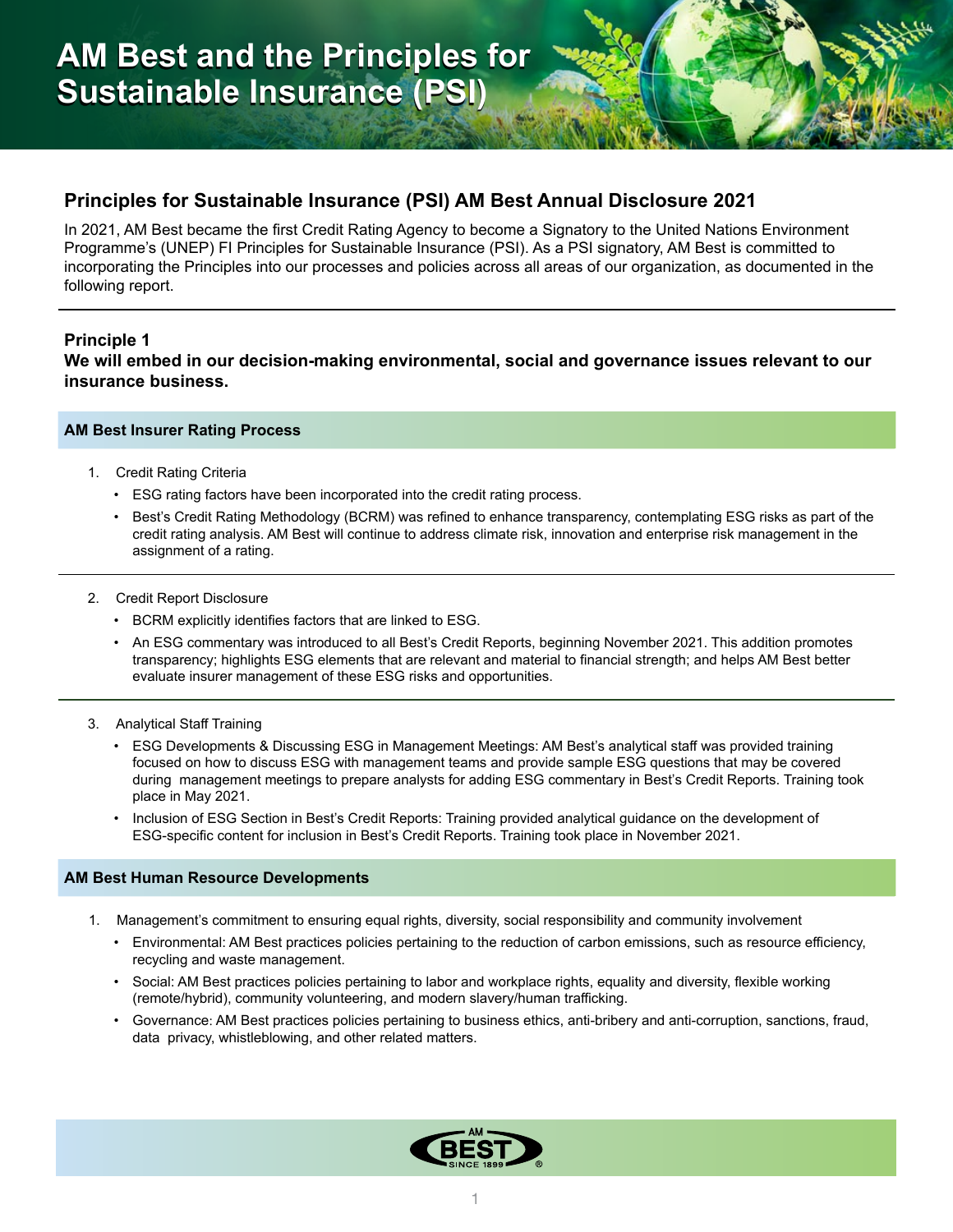### **AM Best Human Resource Developments (Continued)**

- 2. Staff Development and Training
	- Career Development Opportunities at AM Best: Financial assistance and time off are provided to employees for pursuit of professional designations and certifications. Paid summer internships and an analytical career development program are also available.
	- Fostering an Environment of Diversity and Inclusion in the Workplace: Training incorporates elements of AM Best's policy, including diversity and inclusion, micro-aggressions in the workplace, and unconscious bias.
	- Modern Slavery in the Supply Chain: Training creates awareness of today's modern slavery problem; situations where it commonly takes place; and initiatives being taken to resolve the problem. Practical information is provided to enable people working in procurement and other roles to put procedures in place to stop to possible modern slavery in their supply chains.
	- Data Privacy and Information Security training.

### **AM Best C-Suite Messaging**

#### Message from AM Best's Chairman, President & CEO to Staff

When Alfred M. Best founded this company, he understood that the insurance industry has a moral responsibility to its stakeholders. That's why he sought to promote sound, honest business practices and to help companies achieve the financial strength that would enable them to honor their obligations.

AM Best believes the insurance industry plays an important role in supporting sustainable economic and social development. In addition, management of ESG efforts will strengthen the insurance industry's contribution to building a resilient, inclusive and sustainable society. PSI membership is a significant step in this direction.

The above represents a portion of the message delivered in May 2021.

#### **AM Best Employee Experience**

AM Best's ESG Task Force is comprised of criteria, analytical, strategy and commercial employees from across our global offices. The group meets monthly to discuss and strategize AM Best's short- and long- term goals and strategies related to ESG.

Accomplishments to date:

- Fully reviewed AM Best rating criteria to identify ESG factors for increased transparency to the market.
- Standardized definitions of ESG terms as they pertain to AM Best and Financial Strength Ratings in an effort to ensure ESG is properly and consistently considered in our criteria.
- Proposed to senior management that AM Best Ratings Services join the Principles for Sustainable Insurance.
- Proposed thought leadership research reports on ESG as it pertains to Financial Strength Ratings.
- Reviewed global ESG-related consultation documents.
- Reviewed internal resources to identify potential modification to staffing to accomplish ESG goals.
- Incorporated a dedicated ESG section in Best's Credit Reports.

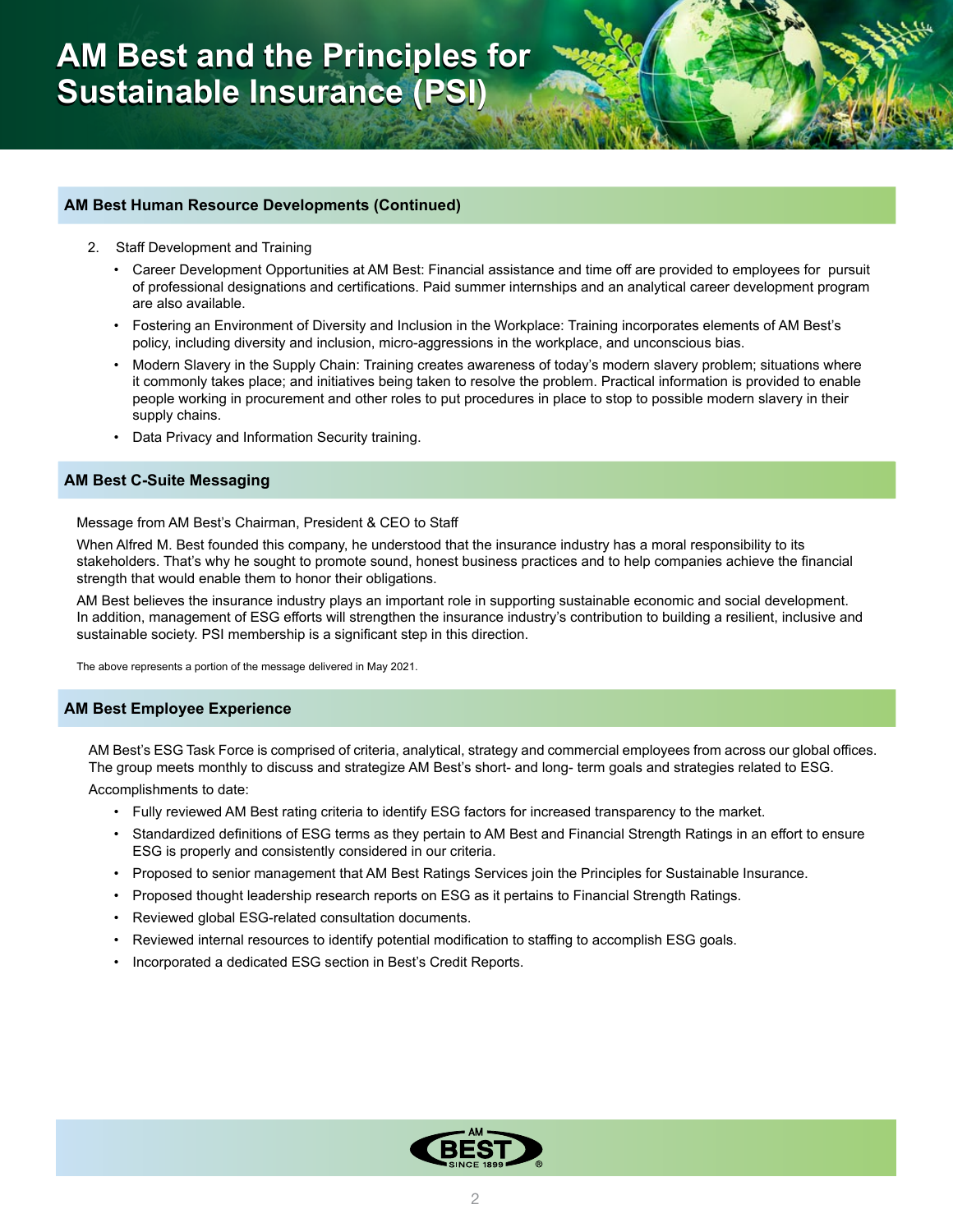# **Principle 2**

**We will work together with our clients and business partners to raise awareness of environmental, social and governance issues, manage risk and develop solutions.**

### **AM Best Client and Industry-Facing Thought Leadership**

- 1. AM Best conducted its ESG survey of European and Asian-Pacific companies in the summer of 2020, followed by the release of a report and webinar entitled, "Focus on State of ESG Adoption Across (Re)Insurance Industry" in November 2020, based on the survey results.
- 2. AM Best conducted its ESG survey of companies in the Americas in July 2021, followed by a report entitled, "US Insurers' Perceptions of ESG" in October 2021.
- 3. Best's Research: AM Best's exclusive research and analysis provides valuable insight into current and historical trends affecting the insurance industry. The following are representative of what was published for ESG:
	- Special Report: Insurance Innovation Under the Spotlight After COP26 "The changing operating landscape is expected to impact both sides of (re)insurers' balance sheets." December 13, 2021
	- Commentary: ESG and Insurance Credit Ratings: Frequently Asked Questions AM Best's guide to frequently asked questions about ESG and related definitions. November 22, 2021
	- Special Report: Special Report: US Insurers' Perceptions of ESG "Identifying, measuring, and reporting ESG factors." October 28, 2021
	- Special Report: <u>Impact of ESG Factors on AM Best's Rating Actions</u> "From April 2020 to March 2021, 13% of our rating actions were driven primarily by ESG factors." July 13, 2021
	- Special Report: Investor Pressure Adds Momentum for Reinsurers to Integrate ESG Factors "The integration of Environmental, Social and Governance (ESG) factors may lead to increased financial flexibility, particularly for reinsurers." May 5, 2021
	- Commentary: Rejoining Paris Agreement Spurs US (Re)insurers' ESG Adoption "AM Best expects US (re)insurers' engagement with ESG factors to accelerate amid an increasing green focus from the US government." February 16, 2021
- 4. AM Best's Briefings: AM Best shares its insurance expertise and insight through its complimentary insurance market briefings, which cover a broad range of topics and trends, from segment updates to in-depth analysis of current market developments. The following briefings addressed ESG issues:
	- "ESG in the (Re)Insurance Market What's Considered?"
	- "Insurers Likely to Grow Green Bonds"
	- "Europe, MENA Face Evolving Risk Environments"
	- AM Best's Canada Insurance Market Briefing
	- AM Best's Europe Insurance Market Briefing & Methology Briefing London
	- AM Best's Insurance Market Briefing Singapore International Reinsurance Conference (SIRC)
	- AM Best's Briefing ESG: A Review of Frequently Asked Questions and Incorporation into the Ratings Process

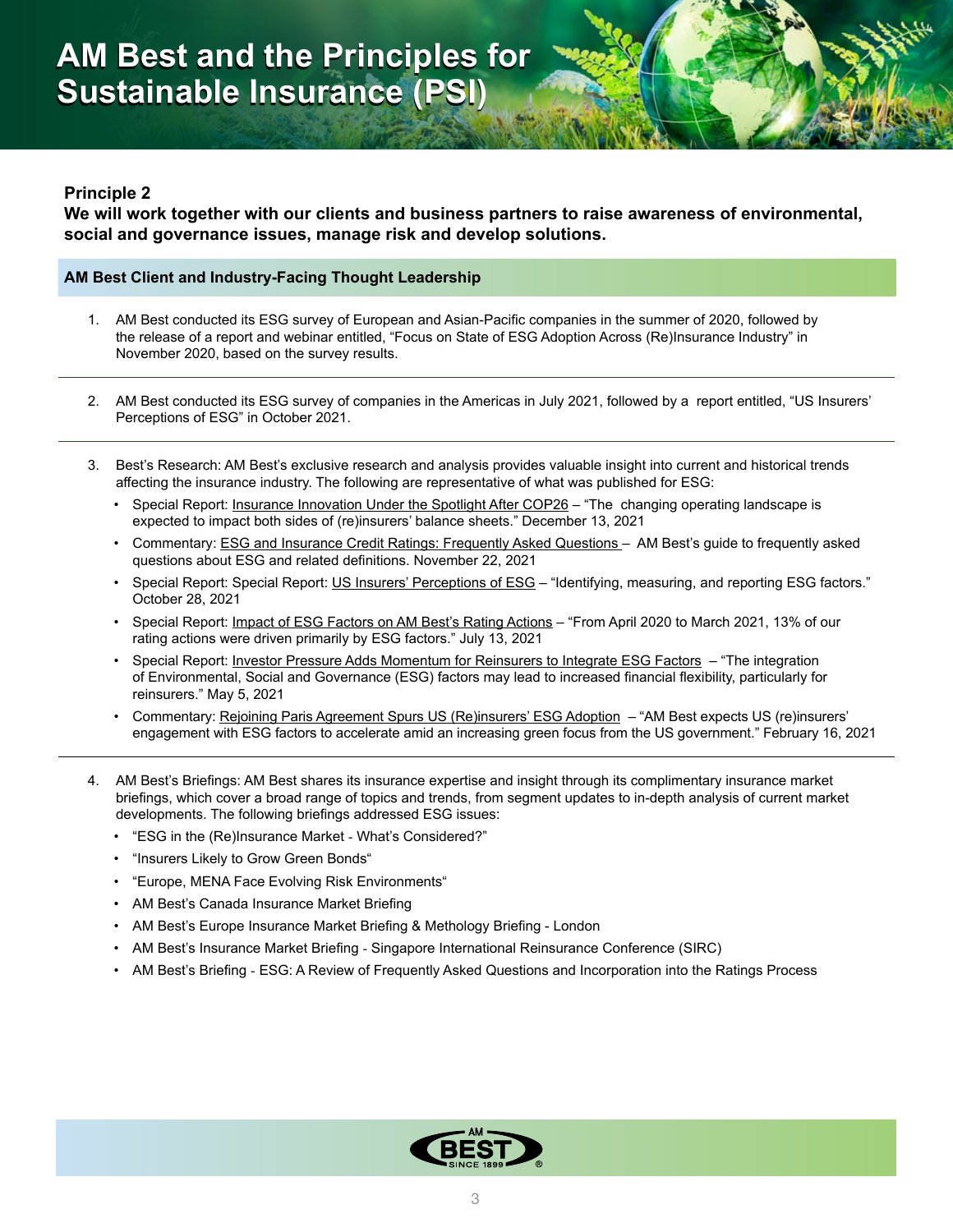### **AM Best Client and Industry-Facing Thought Leadership (Continued)**

- 5. AM Best Speaking Engagements
	- AM Best sponsored and presented four country workshops (Philippines, Brazil, Mexico, Morocco) with the Microinsurance Network that focused on financial inclusion within the context of ESG in 2021.
	- AM Best's Director of Credit Rating Criteria led a one-hour session entitled, "AM Best's Approach to Evaluating ESG and ERM in the Ratings Process," at the annual conference of the American Association of State Compensation Insurance Funds (AASCIF) on October 6, 2021.
	- AM Best's Director of Credit Rating Criteria and a Senior Financial Analyst presented how ESG factors are evaluated in our rating process during a meeting of the member executives of American Association of State Compensation Insurance Funds (AASCIF) on May 25, 2021. They discussed ESG risks, opportunities and regulatory requirements facing the insurance industry.
	- AM Best's Director of Credit Rating Criteria participated in a panel discussion on how rating agencies use ESG information and what metrics they find to be relevant in rating a company, at the ESG Ecosystem: Macro Perspectives Conference, hosted by Financial Executives International on September 23, 2021.
	- AM Best's EVP & Chief Strategy Officer discussed financial inclusion and changes in reporting requirements for ESG factors at the Microinsurance Network's (MiN) annual conference, at a session entitled, "ESG for Microinsurance" on June 8, 2021.
	- AM Best's Rating Services President & CEO moderated an executive panel session at the 2021 International Insurance Society (IIS) Global Insurance Forum on September 28, 2021. They discussed how regulators are navigating the changing landscape and the role they play in spurring innovation; finding climate risk solutions; and guiding the form, function and future of ESG disclosures.
	- Senior analytical ratings staff members provided a presentation entitled "ESG for (Re)Insurers AM Best's View" at the Dubai International Financial Centre Insurance Association (DICIA) on February 22, 2021.
	- Senior AM Best analysts discussed how ESG factors fit into the building block approach of Best's Credit Rating Methodology at AM Best's 28<sup>th</sup> *Review & Preview* Conference in the panel discussion, "AM Best's Approach to Evaluating ESG in the Ratings Process" on March 18, 2021. Insights were given on ESG risks and opportunities; the regulatory requirements the insurance industry is facing; key implications of adopting ESG; and other market developments.
	- AM Best participated in a panel discussion entitled, "How Captives Can Tackle ESG Impacts," at the 2021 Captive Review London Briefing on September 23, 2021.

#### 6. AM Best's Informational Webinars

AM Best TV hosts and produces content-rich webinars on prominent industry topics, which connect viewers with industry leaders as they share their expertise on the latest market developments in an interactive panel forum. "The Greening of Insurance Asset Management" was a four-part series discussed different aspects of ESG.

- The Greening of Insurance Asset Management: The Push for Responsible Investing
- The Greening of Insurance Asset Management: Lower Returns in an Age of Higher Expectations
- The Greening of Insurance Asset Management: The Changing Relationship between Asset Management and Diversity and Inclusion
- The Greening of Insurance Asset Management: Asset Manager Perspective

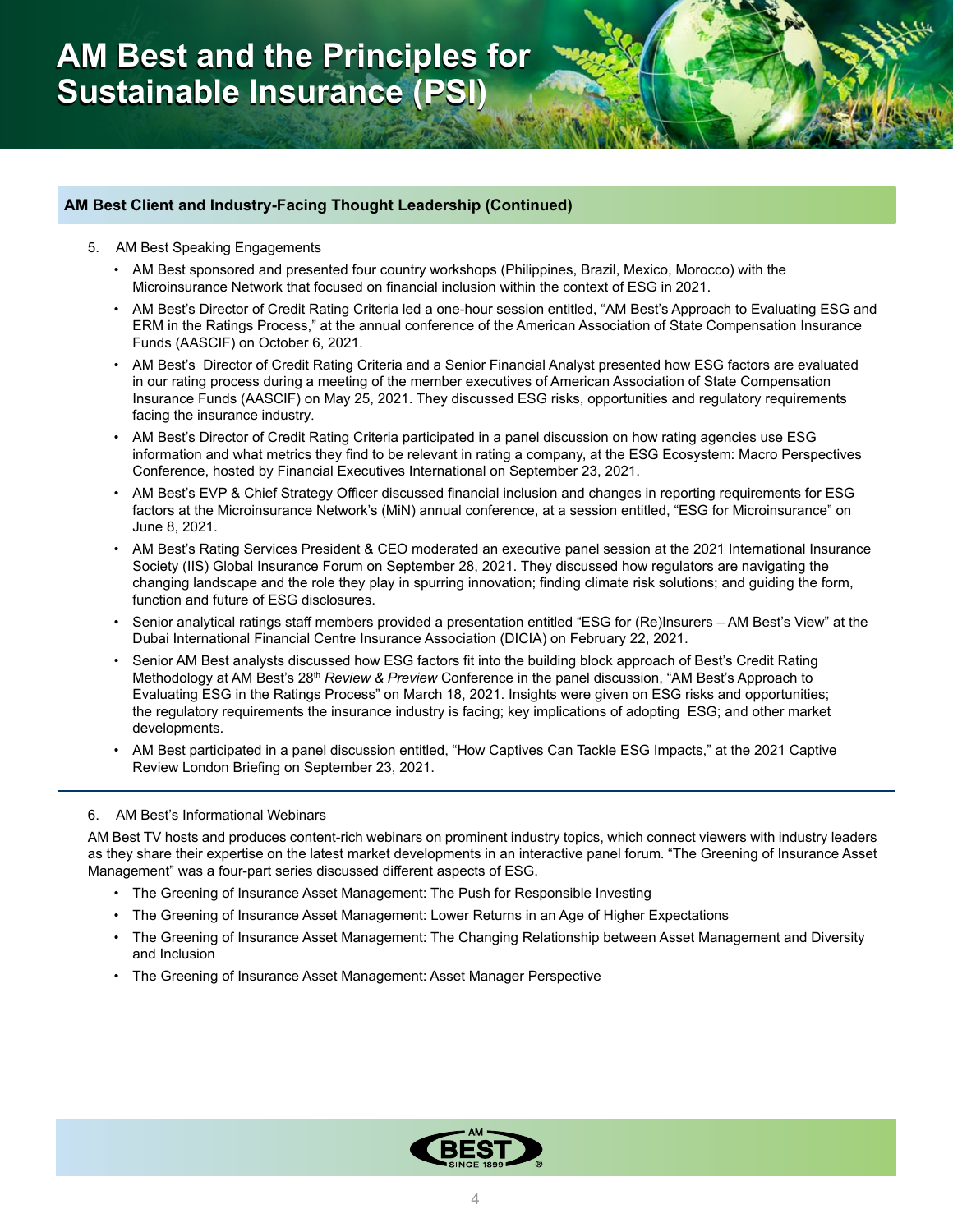### **AM Best Client and Industry-Facing Thought Leadership (Continued)**

- 7. AM Best's Student Challenge is an insurance solution-based competition, sponsored by the AM Best Foundation, which empowers undergraduate and graduate students by taking them beyond the classroom—promoting thought leadership in the field of insurance and risk management, and providing exposure to insurance professionals. Student submissions include solutions for managing insurance risks, such as: new products, distribution methods, creative ways to increase insurance penetration, incentive programs, digitization models, implementation of private/public partnerships, or alternative risk transfer.
- 8. An ESG page has been added to AM Best's website, ambest.com. It states AM Best's PSI commitment, and links to ESG research and reports, and Best's Credit Rating Methodology.
- 9. *Best's Review*, AM Best's monthly insurance magazine, provides in-depth coverage of a wide range of topics written by our team of talented journalists and backed by AM Best's extensive database and industry experience. Recent ESG coverage includes:
	- *• Best's Review* Examines Insurers' Response to Environmental Social Governance (ESG) Principles, May 2021
	- Regulators and Activists Increase Pressure to Incorporate ESG in All Areas of Insurance, May 2021
	- The Changing Relationship Between Asset Management, Values-Based Investing and Diversity and Inclusion, May 2021
	- Beware the Sirens of Environmental, Social and Governance Investing, May 2021

### **AM Best General Public-Facing Thought Leadership**

- 1. 2021 Community Engagement
	- Charitable Work Day Program: AM Best supports volunteer activities to enhance and serve the communities that our employees live and work in and are passionate about. Its purpose is to support communities that are impacted by disasters and address issues that impact quality of life.
	- New Road School of Somerset: AM Best worked with New Road School of Somerset to print Charitable Work Day tee shirts in their on-campus screen printing shop, which serves as a job-training opportunity for young adults with special needs.
	- Adopt-a-Family: AM Best sponsors local families through employee donations to provide Christmas meals and gifts, along with essential items like clothes, household items and cleaning supplies to underserved families in the local community.
- 2. The AM Best Foundation: A non-profit organization established to support charitable organizations that encourage education and thought leadership in insurance and risk management, as part of AM Best's ongoing efforts to support the development of new talent in the insurance industry.

# **Principle 3**

**We will work together with governments, regulators and other key stakeholders to promote widespread action across society on environmental, social and governance issues.**

#### **AM Best Governments and Regulators**

AM Best discussed the company's views on climate risk on a panel at the National Association of Insurance Commissioners' (NAIC) Climate and Resiliency Task Force Solvency Work Stream Meeting entitled, "How Credit Rating Agencies View Climate Change" on June 1, 2021.